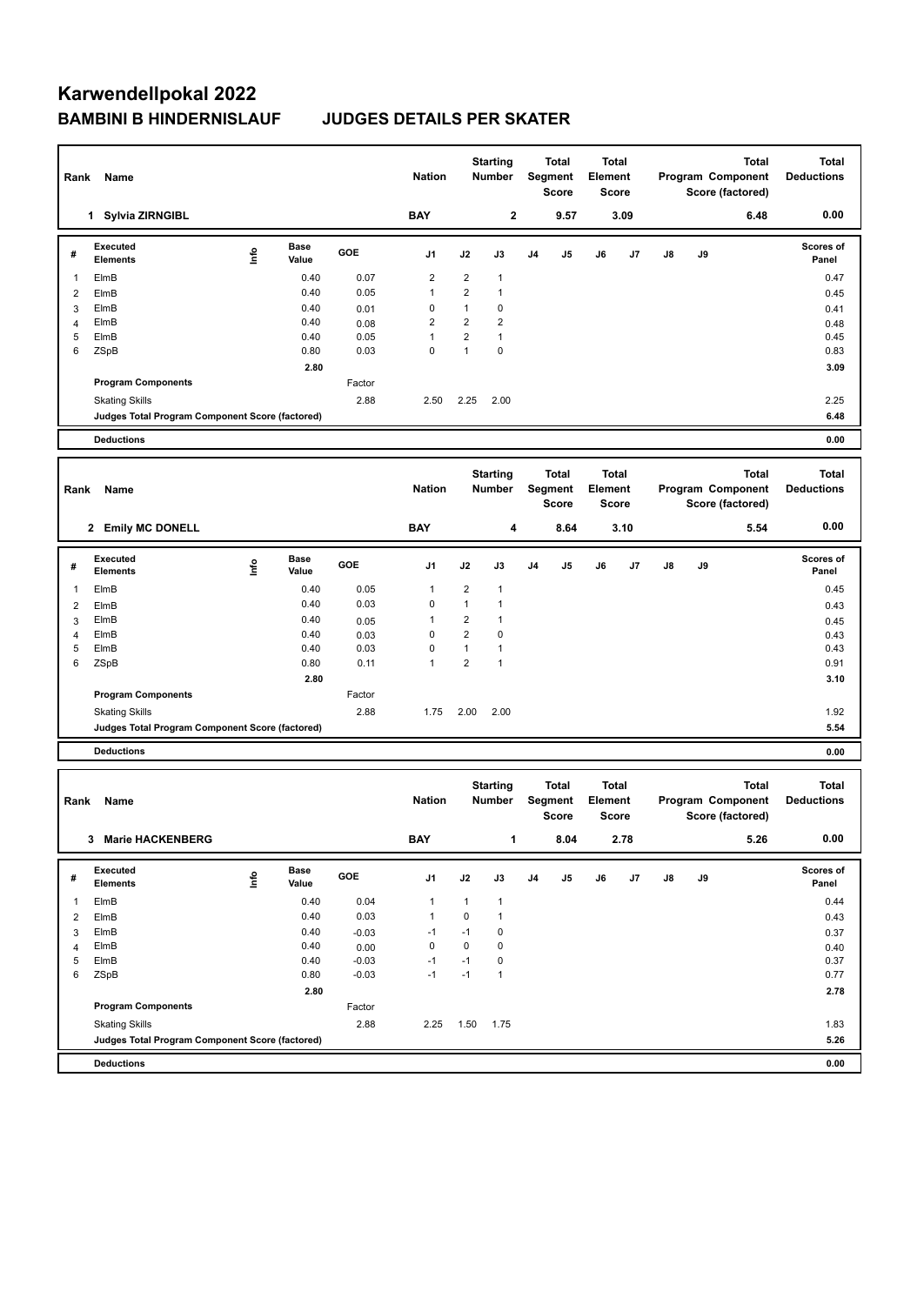# **Karwendellpokal 2022 BAMBINI B HINDERNISLAUF JUDGES DETAILS PER SKATER**

| Rank Name      |                                                                      |                                  | <b>Nation</b> | <b>Starting</b><br>Number |               |                           | <b>Total</b><br>Segment<br><b>Score</b> |                         | Total<br>Element<br><b>Score</b> |         | Program Component<br>Score (factored) | <b>Total</b><br><b>Deductions</b> |                   |                                   |                                   |
|----------------|----------------------------------------------------------------------|----------------------------------|---------------|---------------------------|---------------|---------------------------|-----------------------------------------|-------------------------|----------------------------------|---------|---------------------------------------|-----------------------------------|-------------------|-----------------------------------|-----------------------------------|
| 4 Nora MAIER   |                                                                      |                                  |               |                           | <b>BAY</b>    |                           | 7                                       |                         | 7.59                             |         | 2.77                                  |                                   |                   | 4.82                              | 0.00                              |
| #              | Executed<br><b>Elements</b>                                          | lnfo                             | Base<br>Value | GOE                       | J1            | J2                        | J3                                      | J <sub>4</sub>          | J5                               | J6      | J7                                    | J8                                | J9                |                                   | Scores of<br>Panel                |
| 1              | ElmB                                                                 |                                  | 0.40          | 0.01                      | 0             | 1                         | 0                                       |                         |                                  |         |                                       |                                   |                   |                                   | 0.41                              |
| 2              | ElmB                                                                 |                                  | 0.40          | 0.00                      | $-1$          | 0                         | $\mathbf{1}$                            |                         |                                  |         |                                       |                                   |                   |                                   | 0.40                              |
| 3              | ElmB                                                                 |                                  | 0.40          | 0.03                      | 0             | $\mathbf{1}$              | $\mathbf{1}$                            |                         |                                  |         |                                       |                                   |                   |                                   | 0.43                              |
| 4              | ElmB                                                                 |                                  | 0.40          | 0.04                      | 1             | 1                         | $\mathbf{1}$                            |                         |                                  |         |                                       |                                   |                   |                                   | 0.44                              |
| 5              | ElmB                                                                 |                                  | 0.40          | 0.00                      | 0             | 0                         | 0                                       |                         |                                  |         |                                       |                                   |                   |                                   | 0.40                              |
| 6              | ZSpB                                                                 |                                  | 0.80          | $-0.11$                   | $-3$          | $-1$                      | 0                                       |                         |                                  |         |                                       |                                   |                   |                                   | 0.69                              |
|                |                                                                      |                                  | 2.80          |                           |               |                           |                                         |                         |                                  |         |                                       |                                   |                   |                                   | 2.77                              |
|                | <b>Program Components</b>                                            |                                  |               | Factor                    |               |                           |                                         |                         |                                  |         |                                       |                                   |                   |                                   |                                   |
|                | <b>Skating Skills</b>                                                |                                  |               | 2.88                      | 1.75          | 1.50                      | 1.75                                    |                         |                                  |         |                                       |                                   |                   |                                   | 1.67<br>4.82                      |
|                | Judges Total Program Component Score (factored)<br><b>Deductions</b> |                                  |               |                           |               |                           |                                         |                         |                                  |         |                                       |                                   |                   |                                   | 0.00                              |
|                |                                                                      |                                  |               |                           |               |                           |                                         |                         |                                  |         |                                       |                                   |                   |                                   |                                   |
|                |                                                                      |                                  |               |                           |               | <b>Starting</b><br>Number |                                         | <b>Total</b><br>Segment |                                  | Total   |                                       |                                   |                   | <b>Total</b>                      |                                   |
| Rank           | Name                                                                 |                                  |               |                           | <b>Nation</b> |                           |                                         |                         |                                  | Element |                                       |                                   | Program Component | <b>Deductions</b>                 |                                   |
|                |                                                                      |                                  |               |                           |               |                           |                                         |                         | <b>Score</b>                     |         | <b>Score</b>                          |                                   |                   | Score (factored)                  |                                   |
|                |                                                                      |                                  |               |                           |               |                           |                                         |                         |                                  |         |                                       |                                   |                   |                                   | 0.00                              |
|                | 5 Sofia WEBER                                                        |                                  |               |                           | <b>BAY</b>    |                           | 6                                       |                         | 7.22                             |         | 2.68                                  |                                   |                   | 4.54                              |                                   |
|                | Executed                                                             |                                  | Base          |                           |               |                           |                                         |                         |                                  |         |                                       |                                   |                   |                                   | Scores of                         |
| #              | <b>Elements</b>                                                      | $\mathop{\mathsf{Irr}}\nolimits$ | Value         | GOE                       | J1            | J2                        | J3                                      | J4                      | J5                               | J6      | J7                                    | J8                                | J9                |                                   | Panel                             |
| 1              | ElmB                                                                 |                                  | 0.40          | $-0.01$                   | -1            | 0                         | 0                                       |                         |                                  |         |                                       |                                   |                   |                                   | 0.39                              |
| 2              | ElmB                                                                 |                                  | 0.40          | $-0.05$                   | $-2$          | $-1$                      | $-1$                                    |                         |                                  |         |                                       |                                   |                   |                                   | 0.35                              |
| 3              | ElmB                                                                 |                                  | 0.40          | 0.00                      | 0             | 0                         | 0                                       |                         |                                  |         |                                       |                                   |                   |                                   | 0.40                              |
| $\overline{4}$ | ElmB                                                                 |                                  | 0.40          | 0.01                      | 0             | 0                         | $\mathbf{1}$                            |                         |                                  |         |                                       |                                   |                   |                                   | 0.41                              |
| 5              | ElmB                                                                 |                                  | 0.40          | 0.01                      | 0             | $\mathbf{1}$              | 0                                       |                         |                                  |         |                                       |                                   |                   |                                   | 0.41                              |
| 6              | ZSpB                                                                 |                                  | 0.80          | $-0.08$                   | $-2$          | $-1$                      | 0                                       |                         |                                  |         |                                       |                                   |                   |                                   | 0.72                              |
|                |                                                                      |                                  | 2.80          |                           |               |                           |                                         |                         |                                  |         |                                       |                                   |                   |                                   | 2.68                              |
|                | <b>Program Components</b>                                            |                                  |               | Factor                    |               |                           |                                         |                         |                                  |         |                                       |                                   |                   |                                   |                                   |
|                | <b>Skating Skills</b>                                                |                                  |               | 2.88                      | 1.50          | 1.50                      | 1.75                                    |                         |                                  |         |                                       |                                   |                   |                                   | 1.58                              |
|                | Judges Total Program Component Score (factored)                      |                                  |               |                           |               |                           |                                         |                         |                                  |         |                                       |                                   |                   |                                   | 4.54                              |
|                | <b>Deductions</b>                                                    |                                  |               |                           |               |                           |                                         |                         |                                  |         |                                       |                                   |                   |                                   | 0.00                              |
|                |                                                                      |                                  |               |                           |               |                           |                                         |                         |                                  |         |                                       |                                   |                   |                                   |                                   |
| Rank           | Name                                                                 |                                  |               |                           | <b>Nation</b> |                           | <b>Starting</b><br>Number               |                         | <b>Total</b><br>Segment          | Element | <b>Total</b>                          |                                   |                   | <b>Total</b><br>Program Component | <b>Total</b><br><b>Deductions</b> |
|                |                                                                      |                                  |               |                           |               |                           |                                         |                         | <b>Score</b>                     |         | <b>Score</b>                          |                                   |                   | Score (factored)                  |                                   |
|                |                                                                      |                                  |               |                           |               |                           |                                         |                         |                                  |         |                                       |                                   |                   |                                   |                                   |
|                | 6 Hanna LEITENBAUER                                                  |                                  |               |                           | <b>BAY</b>    |                           | 5                                       |                         | 6.98                             |         | 2.66                                  |                                   |                   | 4.32                              | 0.00                              |
|                | Executed                                                             |                                  | Base          |                           |               |                           |                                         |                         |                                  |         |                                       |                                   |                   |                                   | Scores of                         |
| #              | Elements                                                             | $\mathop{\mathsf{Irr}}\nolimits$ | Value         | GOE                       | J1            | J2                        | J3                                      | J <sub>4</sub>          | J5                               | J6      | J7                                    | J8                                | J9                |                                   | Panel                             |
| 1              | ElmB                                                                 |                                  | 0.40          | 0.01                      | 0             | $\mathbf{1}$              | $\pmb{0}$                               |                         |                                  |         |                                       |                                   |                   |                                   | 0.41                              |
| $\overline{2}$ | ElmB                                                                 |                                  | 0.40          | $-0.01$                   | $-1$          | 0                         | $\pmb{0}$                               |                         |                                  |         |                                       |                                   |                   |                                   | 0.39                              |
| 3              | ElmB                                                                 |                                  | 0.40          | $-0.09$                   | $-2$          | $-3$                      | $-2$                                    |                         |                                  |         |                                       |                                   |                   |                                   | 0.31                              |
| $\overline{4}$ | ElmB                                                                 |                                  | 0.40          | $-0.05$                   | $-1$          | $-2$                      | $-1$                                    |                         |                                  |         |                                       |                                   |                   |                                   | 0.35                              |
| 5              | ElmB                                                                 |                                  | 0.40          | $-0.03$                   | -1            | $-1$                      | $\pmb{0}$                               |                         |                                  |         |                                       |                                   |                   |                                   | 0.37                              |
| 6              | ZSpB                                                                 |                                  | 0.80          | 0.03                      | 0             | 0                         | $\mathbf{1}$                            |                         |                                  |         |                                       |                                   |                   |                                   | 0.83                              |
|                |                                                                      |                                  | 2.80          |                           |               |                           |                                         |                         |                                  |         |                                       |                                   |                   |                                   | 2.66                              |
|                | <b>Program Components</b>                                            |                                  |               | Factor                    |               |                           |                                         |                         |                                  |         |                                       |                                   |                   |                                   |                                   |
|                | <b>Skating Skills</b>                                                |                                  |               | 2.88                      | 1.25          | 1.75                      | 1.50                                    |                         |                                  |         |                                       |                                   |                   |                                   | 1.50                              |
|                | Judges Total Program Component Score (factored)                      |                                  |               |                           |               |                           |                                         |                         |                                  |         |                                       |                                   |                   |                                   | 4.32                              |
|                | <b>Deductions</b>                                                    |                                  |               |                           |               |                           |                                         |                         |                                  |         |                                       |                                   |                   |                                   | 0.00                              |